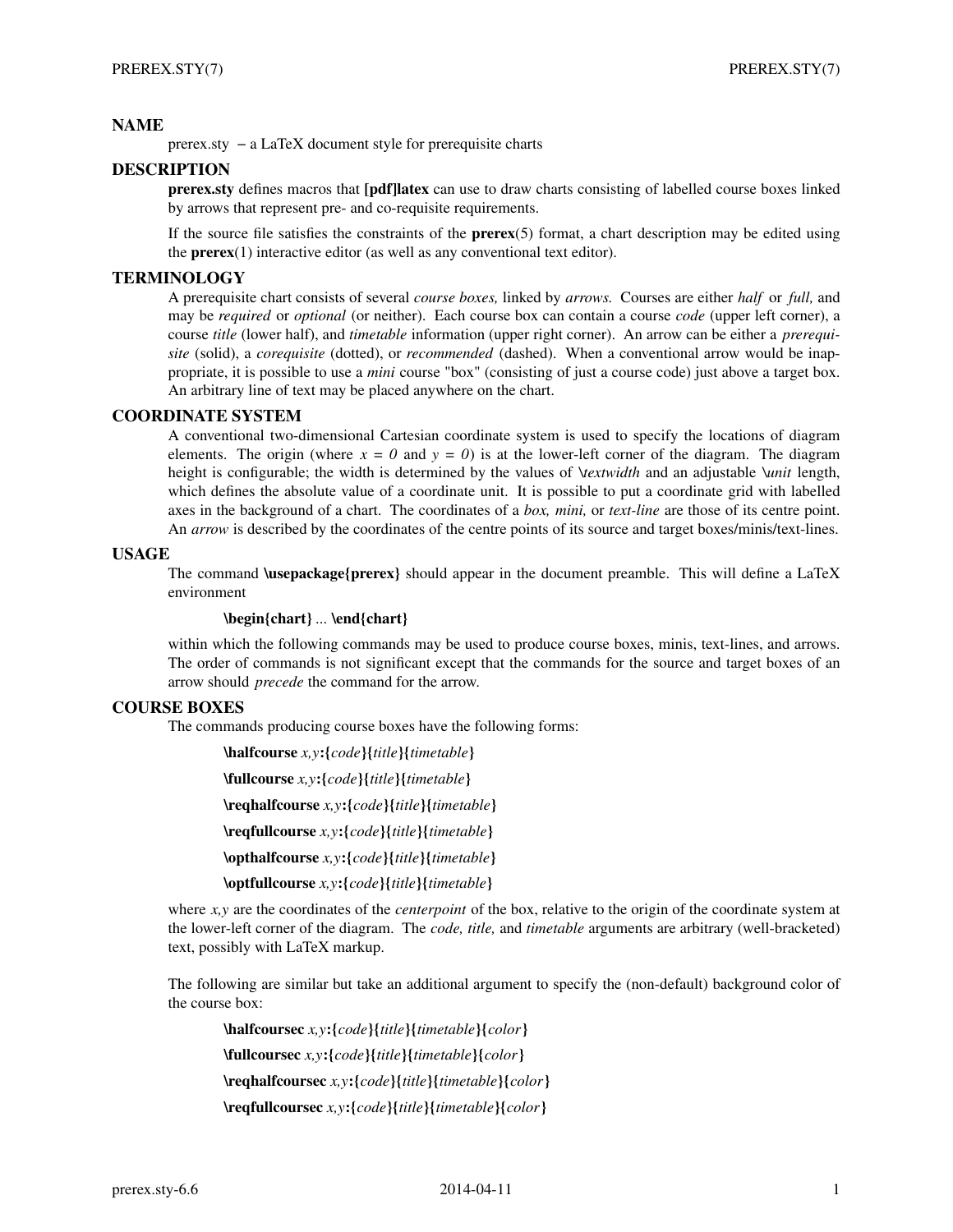## **\opthalfcoursec** *x,y***:{***code***}{***title***}{***timetable***}{***color***}**

**\optfullcoursec** *x,y***:{***code***}{***title***}{***timetable***}{***color***}**

## **MINI COURSE BOXES AND TEXT LINES**

A mini course "box" is produced by a command of the form

**\mini** *x,y***:{***code***}**

The following instruction places a line of text centered at the coordinates:

**\text** *x,y***:{***text-line***}**

There are several differences between minis and text-lines. The maximum length allowed for a course-code may be less than that for a text-line. A sans-serif font and a reduced font size is used for a course-code. A course-code may be hyperlinked but a text-line is not (except when the coordinate grid is on). A **\parbox** command may be used in the *text-line* argument if more than one line is desired.

## **ARROWS**

Arrows between course boxes (or from a mini or text-line to a course box) are produced by commands of the form

**\prereq** *x0,y0,x1,y1***: \coreq** *x0,y0,x1,y1***: \recomm** *x0,y0,x1,y1***:**

These produce, respectively, solid, dotted, and dashed arrows from the course box (or mini or text-line) centered at coordinates *x0,y0* to the course box centered at coordinates *x1,y1.*

Arrows by default have a non-zero curvature (unless they are very short). It is possible to override the default curvature for a particular arrow by using the instructions

**\prereqc** *x0,y0,x1,y1;c***: \coreqc** *x0,y0,x1,y1;c***: \recommc** *x0,y0,x1,y1;c***:**

where  $c$  is an integer in the range 0-100 specifying the desired curvature; for example,  $c=0$  will produce a *straight* arrow. Negative curvatures are also allowed. To change the default curvature, the user program may redefine the **\DefaultCurvature** command.

# **WEB LINKS**

Course boxes (including minis) may be hyperlinked. The default URL for course boxes is *./coursecode*.html where *course-code* is the *code* argument of the course box. The URL scheme may be changed by the user by re-defining the **\CourseURL** command.

# **COORDINATE GRID**

The following command produces a coordinate grid, which is useful for editing a diagram:

**\grid**

The grid lines will be covered by course boxes and arrows. The **\grid** command also redefines the **\CourseURL** command so that, if the mouse cursor is placed over a box or mini in (some) PDF viewers, the *coordinates* of the box, mini, or text-line will be displayed as follows: in the status bar in **xpdf** and **gpdf**, and in a "tooltip" in recent versions of **kpdf** (now re-named **okular**), **evince**, and the Adobe Reader. Similarly, the coordinates of the source and target boxes of arrows are displayed if the mouse hovers over the mid-point of an arrow, Such coordinate displays make it easier to edit chart descriptions. When the grid is on, the mid-point of every arrow is highlighted by a "bullet".

There is a GUI frontend **vprerex**(1) to the **prerex**(1) editor which incorporates a minimalistic prerexenabled PDF viewer.

## **STAND-ALONE COMMANDS**

The following commands may be used outside a **chart** environment, such as in the explanatory notes for a chart: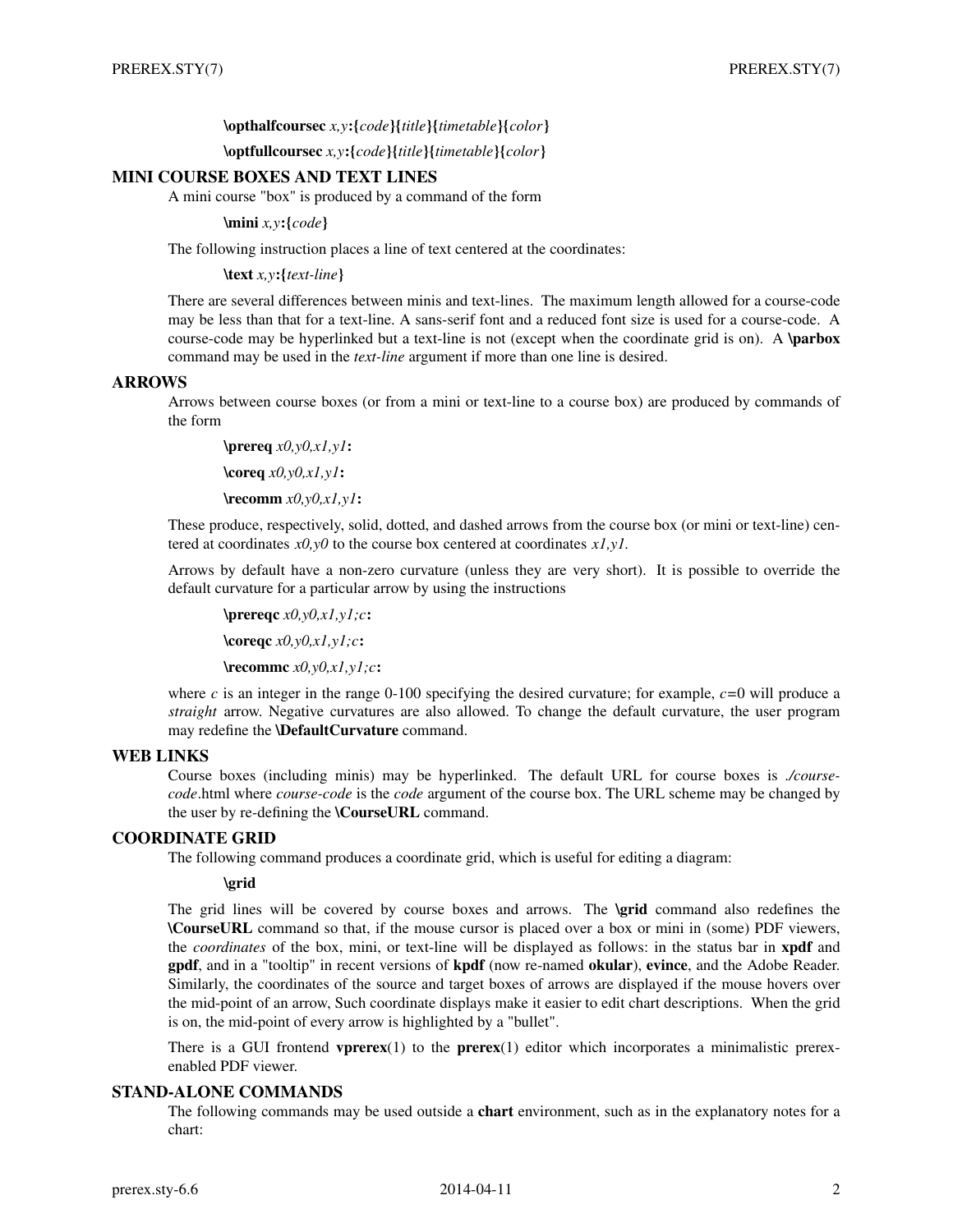- **\solidarrow**
- **\dottedarrow**
- **\dashedarrow**
- **\lightbox**
- **\boldbox**
- **\dashedbox**

# **CONFIGURATION**

The following are defined by the style file but may be re-defined by the user:

#### **\newcommand{\DefaultCurvature}{***20***}**

where the argument should be in the range 0-100; 0 means no curvature.

#### **\newcommand{\CourseURL}[3]{***#3.html***}**

where the arguments supplied at the call are the *x* and *y* coordinates of the box or mini and the course code.

**\newcommand{\background}{***LightYellow***}**

where *LightYellow* is defined by

```
\definecolor{LightYellow}{rgb}{1.0, 1.0, 0.878431}
```
#### **\setlength{\unit}{***5.7816pt***}**

which defines the absolute size of a coordinate unit; this yields 10 pixels per coordinate unit if the chart is converted to an image at 125 dpi.

## **\newcommand{\dpi}{***125***}**

**\newcommand{\PixelsPerUnit}{***10***}**

#### **\setcounter{diagheight}{***75***}**

which is the *y*-coordinate of the top of the diagram (reduced to 65 in landscape mode); the nominal diagram width is *\textwidth* / *\unit* + *10.*

The following define the thicknesses of the three kinds of arrows, and the thickness of bold boxes:

```
\newcommand{\solidwidth}{0.5pt}
```

```
\newcommand{\dottedwidth}{0.8pt}
```
**\newcommand{\dashedwidth}{***0.5pt***}**

## **\newcommand{\boldwidth}{***1.0pt***}**

The following command is used to change to a smaller size for course codes, timetable information, and mini-course codes:

## **\newcommand{\smallersize}{\relsize{-3}}**

The following command defines the baseline adjustment for the stand-alone arrows and boxes; this parameter is font-dependent.

### **\newcommand{\baselineAdj}{***-0.5ex***}**

#### **DEPEDENCIES**

This implementation of **prerex.sty** uses **pgf** (version 3.0 or later) with add-on package **tikz.** The following additional packages are used: **relsize, calc, multido, textcomp, xcolor,** and **hyperref.** *Either* **pdflatex**(1) *or* **latex**(1) followed by **dvips**(1) (and possibly **ps2pdf**(1)) *or* **latex**(1) followed by **dvipdfmx**(1) may be used.

To convert a PDF chart to SVG (Scaleable Vector Graphic) format, it is recommended to use **pdf2svg**(1), obtainable from http://www.cityinthesky.co.uk/opensource/pdf2svg/.